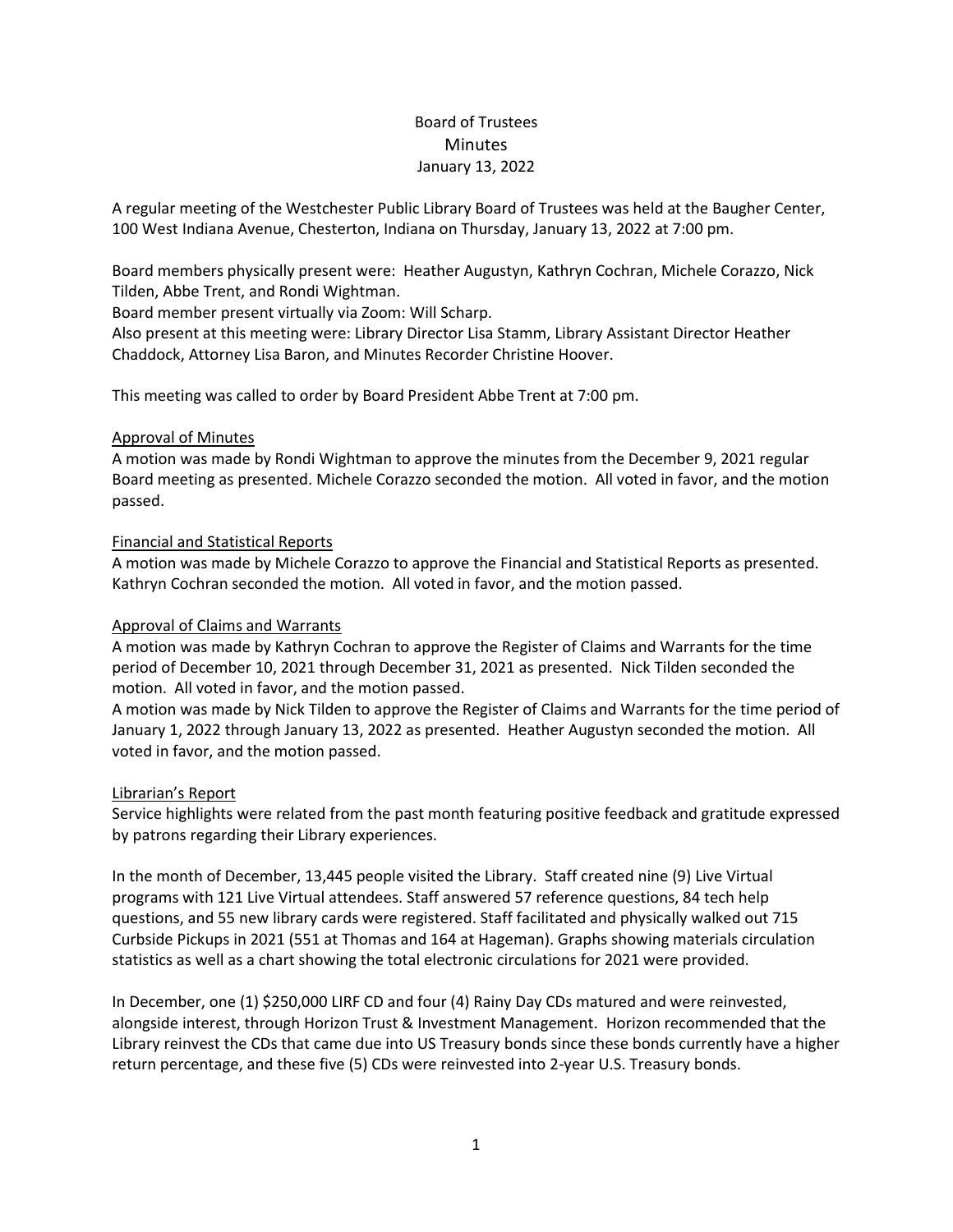The new Five-Year Strategic Plan was submitted to the Indiana State Library (ISL), and they approved this plan. Director Stamm is working on a summary version for the public and local officials. A summary version will also be added to the Library website.

Two picnic tables were replaced outside the Baugher Center for a cost of \$2,047.58. These tables are ADA-compliant with designated space for a wheelchair and substantial enough to not be stolen.

Kleckner Interior Systems will be replacing the old, hollow core door to the former Friends of the Library room in Thomas. This room is now the live virtual programming studio in which staff conduct online programs. Kleckner will remove the existing door and door frame, install a new solid door with a metal doorframe, and paint the surrounding wall and frame as needed for a total cost of \$2,300.

Kleckner also submitted an estimate to replace the double exterior doors to the Maintenance workroom and mechanical room in Thomas. These doors have been in disrepair for some time and are now failing to a point that they must be replaced. Kleckner plans to remove the existing doors and frame, properly level the frame area, install new steel doors with kick plates plus exit devices, and paint all framework as necessary for a total of \$5,500. Director Stamm intends to move forward with this project.

Director Stamm continues to work with staff on self-care and professionalism during the continuing pandemic, and she reminded staff that the Library continues to follow CDC recommendations and guidelines and requested that staff read and stay on top of the informational page from CDC. Due to the rapidly spreading Omicron variant of Covid-19, Director Stamm reinstated the rule that no staff member may be unmasked and talking in break rooms or any other spaces. Only while eating is it allowable for staff to be mask-free, and conversation should be kept to a bare minimum. Staff were reminded to be cognizant of proximity and continue to observe social distancing as much as possible even while wearing masks.

Collecting and tabulating programming statistics has become more complicated. The Institute of Museum and Library Services (IMLS) has modified existing protocol for and created some new rules regarding how or even whether or not the Library may count attendance to live and recorded programs. Library staff are saying on top of this and will report statistics according to IMLS parameters.

Staff changes for the month include the hiring of part-time Clerk John Washington III and the separation of part-time Clerk Amya Kirk.

## Old Business Thomas HVAC

During the week between Christmas and New Year's Day, an in-person pre-bid walkthrough meeting was held at Thomas with Director Stamm, architect Tom Kuhn, Library Maintenance Manager, Bob Nicksic of Giannini, and ten potential contractors/bidders. After questions and discussions with the contractors, Director Stamm decided to include new ceiling panels and light fixtures into the project because tearing down the old, stained ceiling tiles and putting them back along with the old fluorescent lights did not make any sense. With the additional work of replacing ceiling tiles and lighting, another pre-bid contractor meeting has been scheduled for January 20 for those who specialize in that type of work.

The Thomas HVAC project will entail closing the Thomas Branch for a period of weeks. Contractors will be required to cover and protect circulating Library materials from dust and debris and ensure that materials are accessible to staff since staff will still be working inside Thomas and offering Curbside-only service to patrons.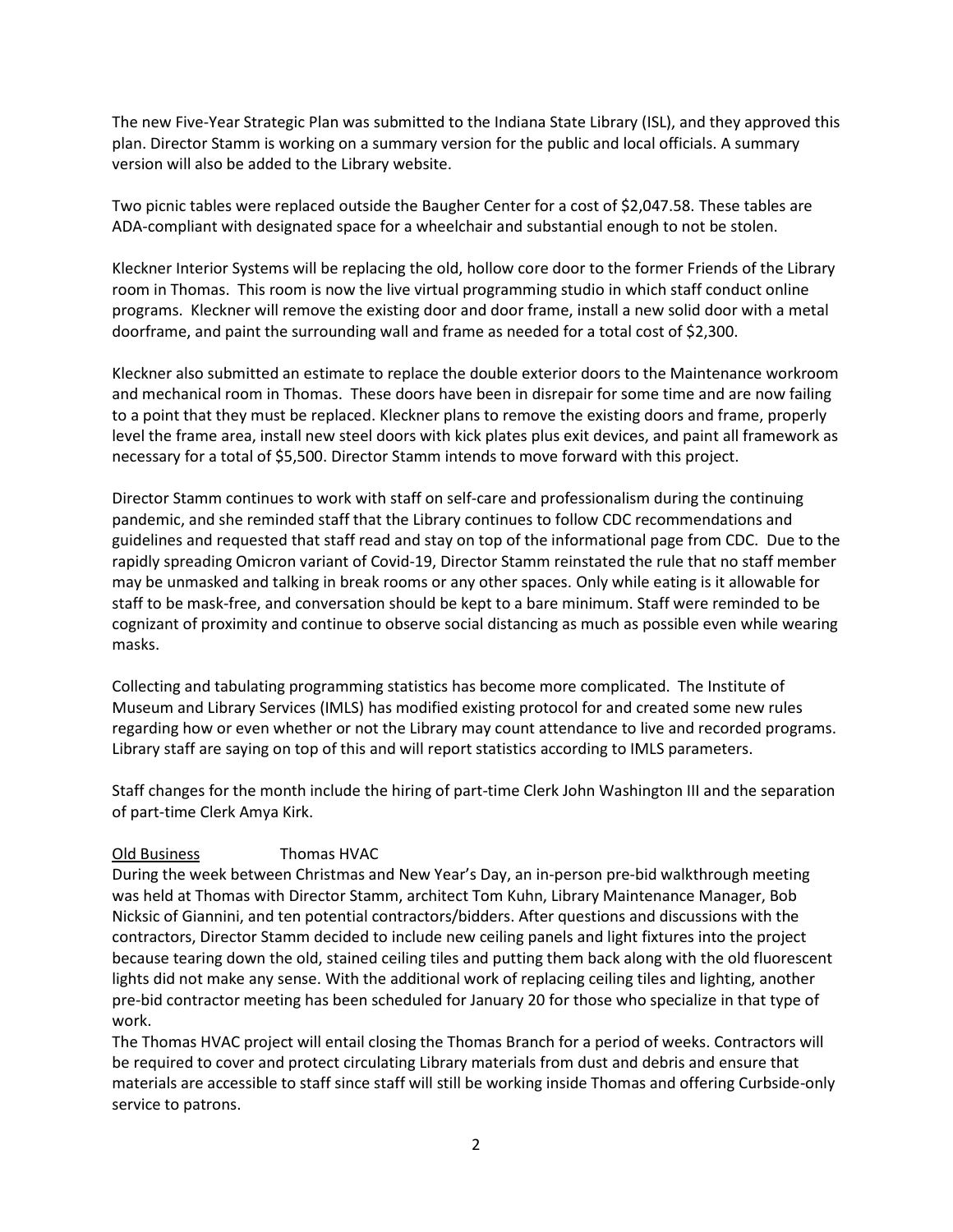The administrative workspaces will need to be moved (likely to the Baugher Center) so that accounts payable, payroll, and other crucial administrative processes continue with little to no interruption. This project is anticipated to begin in mid-March, and it is estimated to last four months. A timeline for the next steps of this project was provided to Board members for their review and discussion. The phases of work are detailed and are in the revised summary of work provided in Board documents.

#### Museum

Duneland School Corporation (DSC) is working on the Museum store and back stairwell repair work. The store ceiling has been repaired and new lighting is being installed. The store and adjacent pump room have been painted. The back stairwell is still being repaired, and DSC offered to repaint the steps. Duneland Carpet Connection installed new carpet in the store and pump room. The Library paid for the carpet for a cost of \$1,934.88. The Curator plans to reopen the store to the public on Wednesday, January 19.

Kil Architects will begin the assessment of the Brown Mansion on January 18.

New Business Public Library Access Card (PLAC)

The quarterly PLAC statement needs to be signed by Board members at this time.

# Capital Assets Inventory

Director Stamm has been working on the Library's Capital Assets inventory list to update it with changes that occurred both recently and in the past. This inventory list will also be supplied to the State Board of Accounts (SBOA) with depreciation rates and a reasonable depreciated value for each item. The depreciated value is to be included in the annual report which is due before the end of February. Director Stamm provided a list of items she would like to formally remove from the Capital Assets inventory list for the Board's review and approval.

A motion was made by Heather Augustyn to approve the removal of items from the Capital Assets Inventory list as provided and approve the updated Capital Assets Inventory list. Michele Corazzo seconded the motion. All voted in favor, and the motion passed.

# Capital Assets Policy

Director Stamm examined the 25-yerar old Capital Assets Policy. She rewrote and updated it to follow common parlance in current similar policies and renamed it the standard title of Capital Assets Policy. A motion was made by Kathryn Cochran to approve the revised Capital Assets Policy as presented. Heather Augustyn seconded the motion. All voted in favor, and the motion passed.

## Dunes Acres Property

Director Stamm received a letter from Richard Hawksworth, President of the Dune Acres Town Council, requesting that the Library Board of Trustees consider donating the parcel of land that was gifted to the Library, to the Town of Dune Acres in order that it be permanently preserved in its native state. Board members discussed options for what to do with this property and noted that the Library has been exempt from paying any property taxes on it, so it is not a liability in any way for the Library to continue to own this parcel. It was noted that this parcel of land has significantly increased in value since it was donated to the Library. The Board suggested that in the future, if the land was to be donated, the Library consider donating it to a specific land trust.

Attorney Lisa Baron will investigate why the letter from Mr. Hawksworth referred to the parcel as "it appears to be incorrectly classified as exempt".

The Board decided to decline the Dune Acres Town Council's request for the Library to donate this parcel of land to Town of Dune Acres.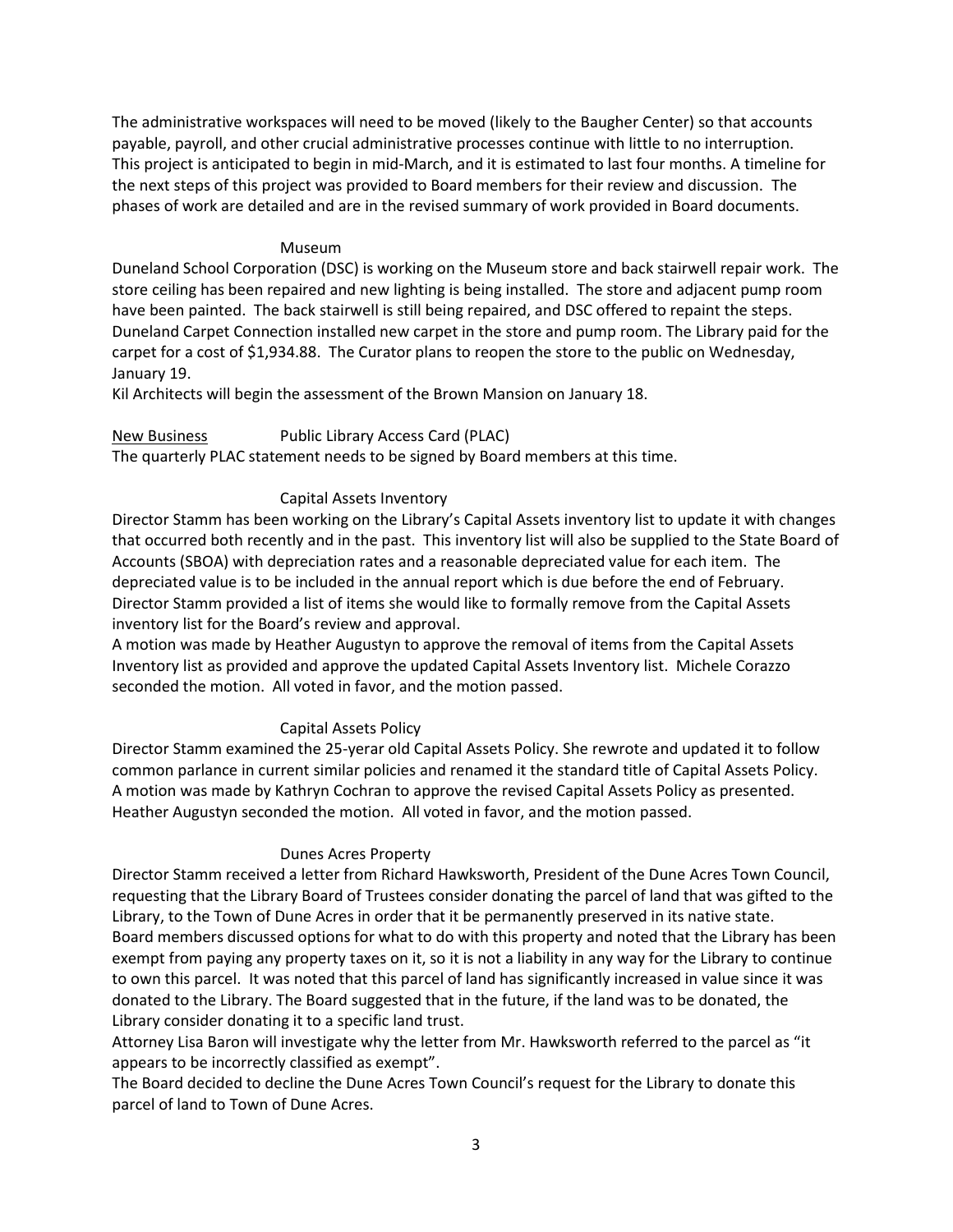#### Rainy Day Transfer

Public libraries in the State of Indiana are permitted by law to annually transfer up to 10% of the prior year's total budget amount into the Rainy Day Fund at the beginning of a new year, if there are funds remaining to do so at the close of the prior year.

After examining the December 31, 2021 balance in the Operating Fund, and in consideration of the continued volatility surrounding the pandemic and that it may affect the upcoming June tax draw, Director Stamm recommended that the Library transfer 6% of the 2021 total budget of \$3,834,111 for a total of \$230,047 into the Rainy Day Fund. It was noted that in January 2021, 2.5% of the 2020 budget was transferred into the Rainy Day Fund. This was done to leave the Library with an amount in Operating that would cover expenses and allow a buffer in case the 2021 June tax settlement was shorted due to the pandemic. Since the 2021 tax settlement was not short, Director Stamm made the decision to increase the Rainy Day transfer to 6% for 2022.

A motion was made by Rondi Wightman to approve the transfer of \$230,047 into the Rainy Day Fund. Michele Corazzo seconded the motion. All voted in favor, and the motion passed.

#### Board Reappointments

Rondi Wightman is up for reappointment before March 31, 2022. She is appointed by the County Commissions, and a reappointment will be her third term.

Will Scharp is also up for reappointment before March 31, 2022. He was appointed by the Township Trustee to assume the last year of the term of Trustee Drew Rhed who passed away last February. A reappointment will be his first full term.

Both trustees indicated to Director Stamm that they wish to remain in their roles. Director Stamm will complete the State of Indiana Certificate of Appointment form for public libraries, write a letter in support of both reappointments on behalf of the Board, and then submit these documents to the appointing body. Director Stamm will interact with the appointing bodies to encourage the reappointment of each trustee.

## Review and Readopt Bylaws of the Board of Trustee

There were no changes made to the existing Trustee Bylaws.

A motion was made by Nick Tilden to readopt the Bylaws of the Board of Trustees. Rondi Wightman seconded the motion. All voted in favor, and the motion passed.

These Bylaws will be submitted to the Indiana State Library, as is done every two years.

## Security Cameras

There has been a noticeable disappearance of Manga books from the Young Adult section at Thomas Library. As a result, and in an attempt to ward off any further theft of these books, Director Stamm has decided to install two security cameras that the Library already owned to face the aisle where these Manga books are shelved. The cost for Ellis Electric to install these two cameras will be \$1,985.

A motion was made by Kathryn Cochran to approve the Librarian's Report as presented. Heather Augustyn seconded the motion. All voted in favor, and the motion passed.

#### Public Comment

There were no public comments at this time.